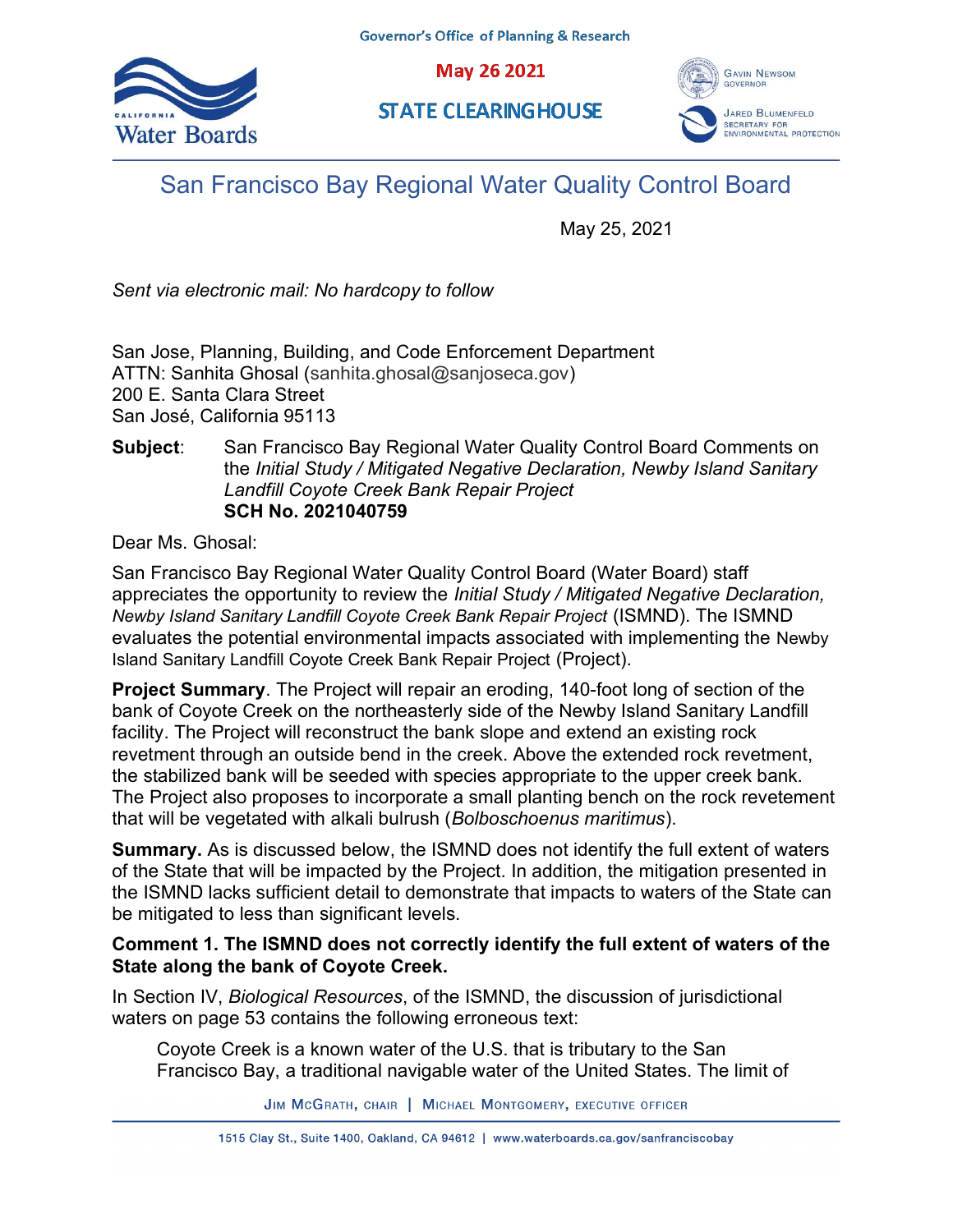USACE jurisdiction, as well as that of the RWQCB, over the creek is the ordinary high water mark.

The ordinary high water mark is the upper limit of federal jurisdiction. The upper limit of Water Board jurisdiction at the Project reach of Coyote Creek extends at least to the top of bank.

The Water Board has regulatory authority over wetlands and waterways under both the federal Clean Water Act (CWA) and the State of California's Porter-Cologne Water Quality Control Act. Under the CWA, the Water Board has regulatory authority over actions in waters of the United States, through the issuance of water quality certifications (Certifications) under Section 401 of the CWA, which are issued in conjunction with permits issued by the Army Corps of Engineers (Corps), under Section 404 of the CWA. When the Water Board issues Section 401 certifications, it simultaneously issues general Waste Discharge Requirements for the project, under the Porter-Cologne Water Quality Control Act. Activities in areas that are outside of the jurisdiction of the Corps (e.g., isolated wetlands, vernal pools, seasonal streams, intermittent streams, channels that lack a nexus to navigable waters, or stream banks above the ordinary high water mark) are regulated by the Water Board, under the authority of the Porter-Cologne Water Quality Control Act. Activities that lie outside of Corps jurisdiction may require the issuance of either individual or general waste discharge requirements (WDRs).

The Project applied for Certification and/or WDRs in 2018. Permitting was not completed at that time because the Project had not yet been reviewed in conformance with the requirements of CEQA. In an October 2018 email from Water Board staff to the Project proponent, Water Board staff informed the Project proponent that waters of the State at the Project site extended to the top of bank. Water Board staff have also clarified the full extent of waters of the State along creek channels in multiple CEQA comment letters on CEQA documents circulated by the City of San Jose for at least 20 years. It is our hope that this information will be incorporated in the City's institutional knowledge.

Please revise the ISMND to correctly identify the full extent of permanent and temporary impacts to waters of the State.

## Comment 2. Please provide more information about the apparent intent to conduct work within the wetted stream channel at the Project site.

Text on page 56 of Section IV discusses using a turbidity curtain in Coyote Creek to prevent sediments dislodged by Project construction from being carried into the creek. It appears that the Project proponent is proposing to install new rock revetment in the wetted channel of the creek. The Corps, CDFW, and the Water Board do not usually allow construction work to be implemented within the wetted channel. Work areas must be dewatered to isolate construction activities from flowing water. The proposed use of a turbidity curtain in the creek channel would not be effective in preventing the discharge of construction-generated sediments into the creek. Sediments that contact the curtain are likely to settle to the bottom of the creek; these sediments will then be mobilized when the curtain is removed. Please revise the Project description to include the installation of a coffer dam to isolate the work area from active flow in the creek.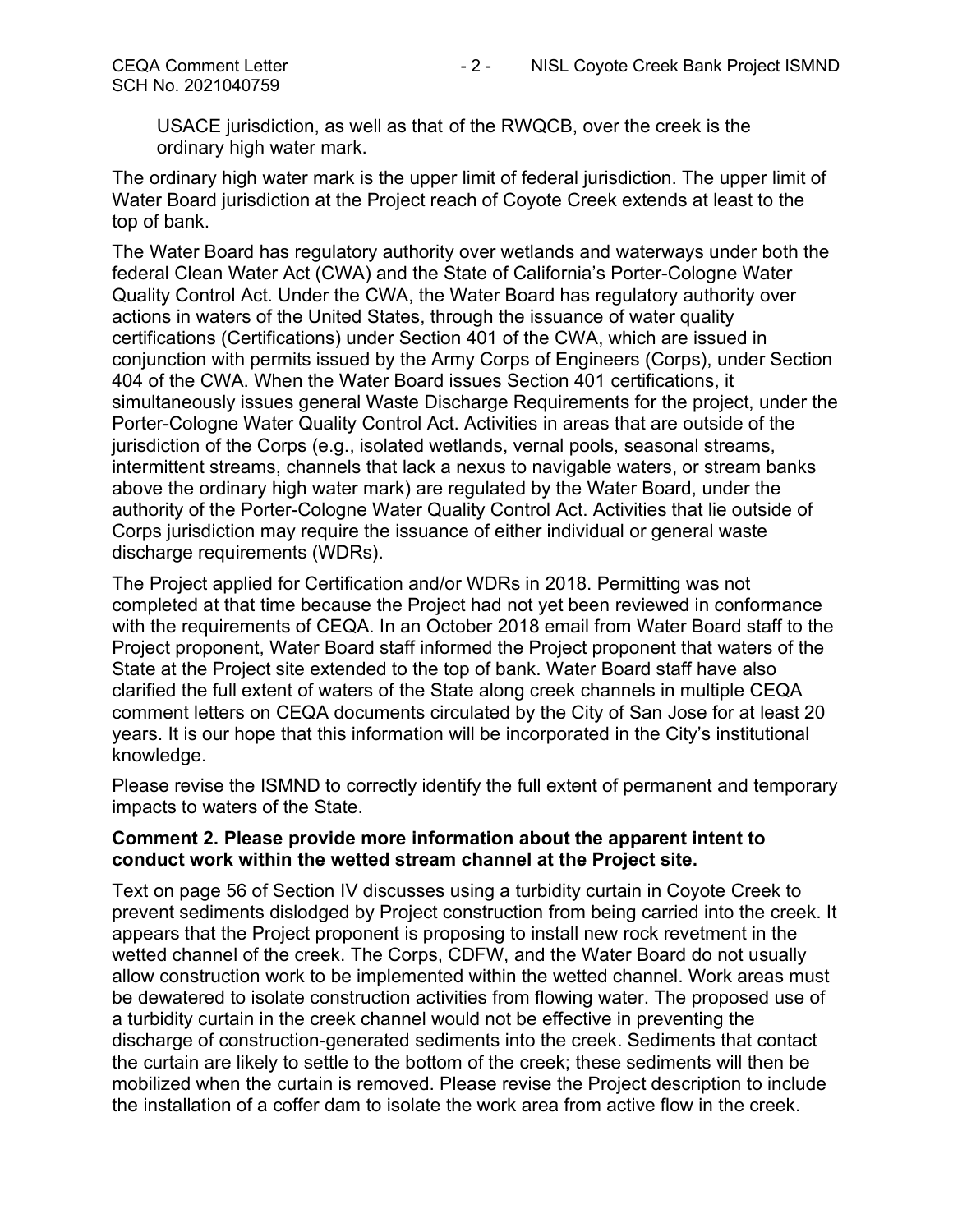#### Comment 3. The mitigation measures proposed for impacts to waters of the State lack sufficient detail for CEQA review of their effectiveness.

Mitigation Measure BR-1 in Section IV of the ISMND proposes the following mitigation measures:

Mitigation Measure BR-1: Obtainment of and compliance with regulatory approval from resource agencies as required: The project proponent shall obtain permits and approvals from US Army Corp of Engineers (USACE), Regional Water Quality Control Board (RWQCB), and/or California Department of Fish and Wildlife (CDFW) and/or any other agency, as applicable.

If necessary, in order to ensure that the Project results in no net loss of habitat functions and values, Project Proponent shall compensate for the loss of resources or habitat through on-site restoration/creation, off-site protection and enhancement of habitat, and/or purchase of mitigation credits consistent with the terms and conditions of permits and approvals from the resource agencies (such as, USACE, RWQCB, and CDFW, and as applicable). Onsite or-off-site habitat restoration/creation and/or purchase of mitigation credits consistent with the terms and conditions of the resource agency permits shall be determined in consultation with the resource agencies, as applicable.

Prior to the issuance of any Grading Permit or any site disturbance, the Project proponent shall prepare and submit to the City's Environmental Supervising Planner, a letter report identifying the compliance process with all agency permits; including copies of all permits obtained from these resource agencies. Within three months of the completion of the Project construction, the Project proponent shall prepare and submit to the Supervising Environmental Planner of the City of San José Department of Planning, Building and Code Enforcement another letter report identifying the compliance process with all agency permits; including any compliance or closure documents obtained from the resource agencies. These plans and reports shall be prepared to the satisfaction of the Supervising Environmental Planner of the City of San José Department of Planning, Building and Code Enforcement.

Mitigation Measure BR-1 does not contain sufficient detail to demonstrate that the proposed mitigation will be sufficient to offset the Project's impacts to waters of the State. Proposed mitigation measures should be presented in sufficient detail for readers of the CEQA document to evaluate the likelihood that the proposed remedy will actually reduce impacts to a less than significant level. CEQA requires that mitigation measures for each significant environmental effect be adequate, timely, and resolved by the lead agency. In an adequate CEQA document, mitigation measures must be feasible and fully enforceable through permit conditions, agreements, or other legally binding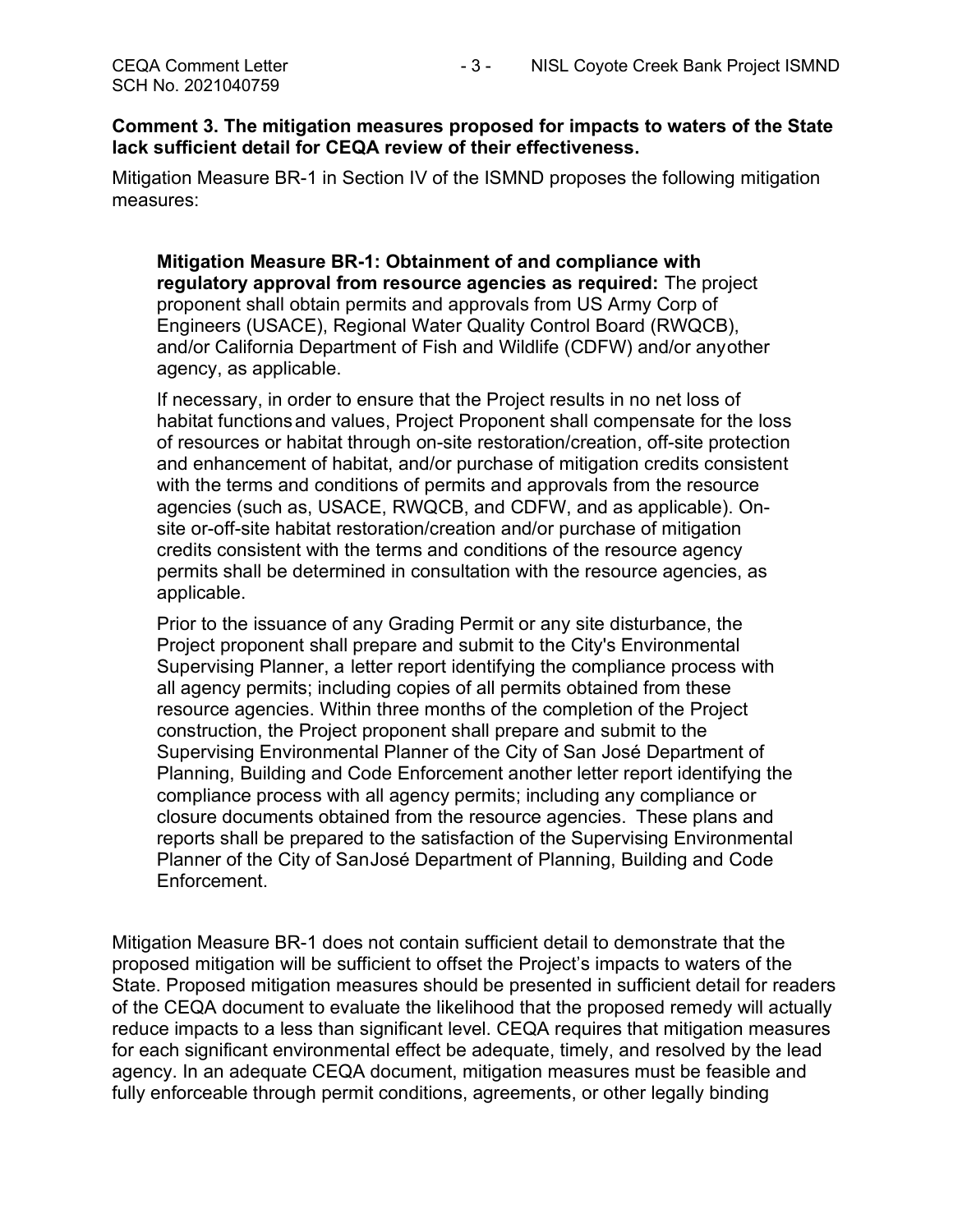SCH No. 2021040759

instruments (CEQA Guidelines Section 15126.4). Mitigation measures to be identified at some future time are not acceptable. It has been determined by court ruling that such mitigation measures would be improperly exempted from the process of public and governmental scrutiny which is required under the California Environmental Quality Act. As is discussed above, the current text of the ISMND does not accurately quantify all impacts to waters of the State. Therefore, the extent of the impacts to waters of the State that require mitigation has not yet been established.

One potential mitigation measure that is mentioned in Mitigation Measure BR-1 is "offsite protection and enhancement of habitat". However, Mitigation Measure BR-1 does not identify any off-site areas that could be used to provide mitigation for Project impacts to waters of the State. Another potential mitigation measure in Mitigation Measure BR-1 is "purchase of mitigation credits consistent with the terms and conditions of permits and approvals from the resource agencies". The ISMND should identify mitigation banks that include the Project site in their service area and have appropriate mitigation credits available for purchase. The ISMND should contain sufficient information to demonstrate that these proposed mitigation measures are feasible. Please revise Mitigation Measure BR-1 to document that these mitigation measures are available to provide sufficient mitigation for the Project's impacts.

Text on page 61 attempts to establish that mitigation proposed in the ISMND is adequate:

#### Impact Significance After Mitigation

These mitigations would reduce direct impacts to special-status species as well as indirect impacts due to impaired water quality from Project construction to a less-than- significant level. This finding is consistent with CEQA Guidelines Section 15126.4 (a)(1) (B) that states: Compliance with a regulatory permit or other similar process may be identified as mitigation if compliance would result in implementation of measures that would be reasonably expected, based on **substantial evidence in the record** [emphasis added], to reduce the significant impact to the specified performance standards. CDFW is the State agency responsible for **protection of biological resources** [emphasis added]. CDFW finds that their SAA conditions would reduce biological impacts to a less-thansignificant level, which conforms to the conclusions reached in this Initial Study's Biological Evaluation.

As was noted above, the extent of the Project's impacts to waters of the State is not correctly quantified in the ISMND and the proposed mitigation measures lack sufficient detail to demonstrate that they will be sufficient to mitigate the Project's impacts to waters of the State to less than significant levels. Therefore, the record currently lacks substantial evidence that impacts will be reduced to less than significant levels.

The text "CDFW is *the* State agency responsible for protection of biological resources" should be replaced with "CDFW is a State agency responsible for protection of biological resources". The Water Board also has regulatory authority to protect biological resources. The San Francisco Bay Basin Water Quality Control Plan (Basin Plan) defines the beneficial uses of waters of the State. The Project will affect Coyote Creek.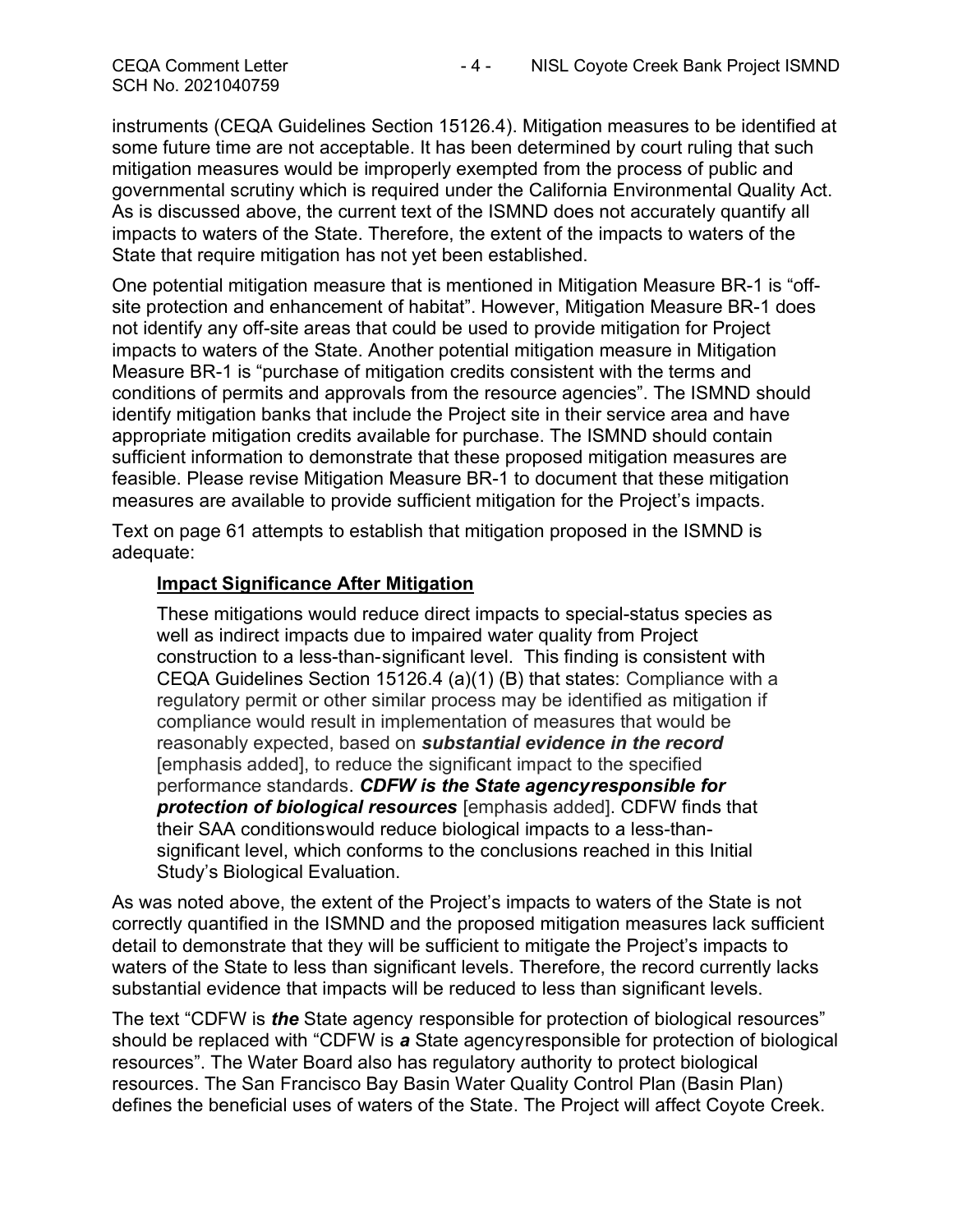The following beneficial uses are listed in the Basin Plan for Coyote Creek: groundwater recharge, commercial and sport fishing, cold freshwater habitat, fish migration, preservation of rare and endangered species, fish spawning, warm freshwater habitat, wildlife habitat, water contact recreation, and noncontact water recreation. Several of these beneficial uses are directly related to biological resources.

Proposed mitigation is described in greater detail on page 62 and 63:

As described in Section 6.0, the Project includes many measures to protect biological and other resources, including natural habitat on the site. The Project includes a replanting plan to establish a new stand of bulrush on an approximately 5-foot-wide planting bench located just below the MHHW elevation. This bench and planting will be constructed during the construction phase. Other proposed Project measures include planting the regraded bank uphill of the planting bench with native plants and installing large woody debris bundles at the toe of the slope. Other measures prevent contaminants or debris from entering the stream channel; removal of vegetation only with hand labor; revegetation of all disturbed areas with native grasses; and implementation of erosion control measures.

This includes installing an approximately 400-square foot planting bench of alkali bulrush within the planned revetment area as well as placement of five woody debris clusters near the toe of the revetment to increase the diversity of the available marsh and aquatic habitat types. It is expected that the alkali bulrush will colonize areas of the revetment above and below the planting bench, eventually blending with the existing vegetation up- and downstream from the site. Above the revetment area, the reconstructed bank slope will be planted with native seed appropriate to the transitional zone between marsh and upland habitats. It is expected that the Project will improve the ecological value of the site habitat.

The ISMND does not yet establish that 400 square feet of a planting bench will provide sufficient mitigation for the Project's expansion of hardscape along the creek bank. And the ISMND does not explain how the Project plans to confirm that the that the bullrush has colonized areas of the revetment above and below the planting bench.

Conclusion. The ISMND does not yet support the conclusion that the Project's impacts to waters of the State will be mitigated to less than significant levels.

We also encourage the Project proponent to revise the ISMND to properly quantify all impacts to water of the State and their beneficial uses and to provide sufficiently detailed mitigation measures to demonstrate that the Project's impacts to waters of the State can be mitigated to less than significant levels. Also, the Project description should be revised to include a dewatering plan for the Project site.

If you have any questions, please contact me via e-mail at brian.wines@waterboards.ca.gov.